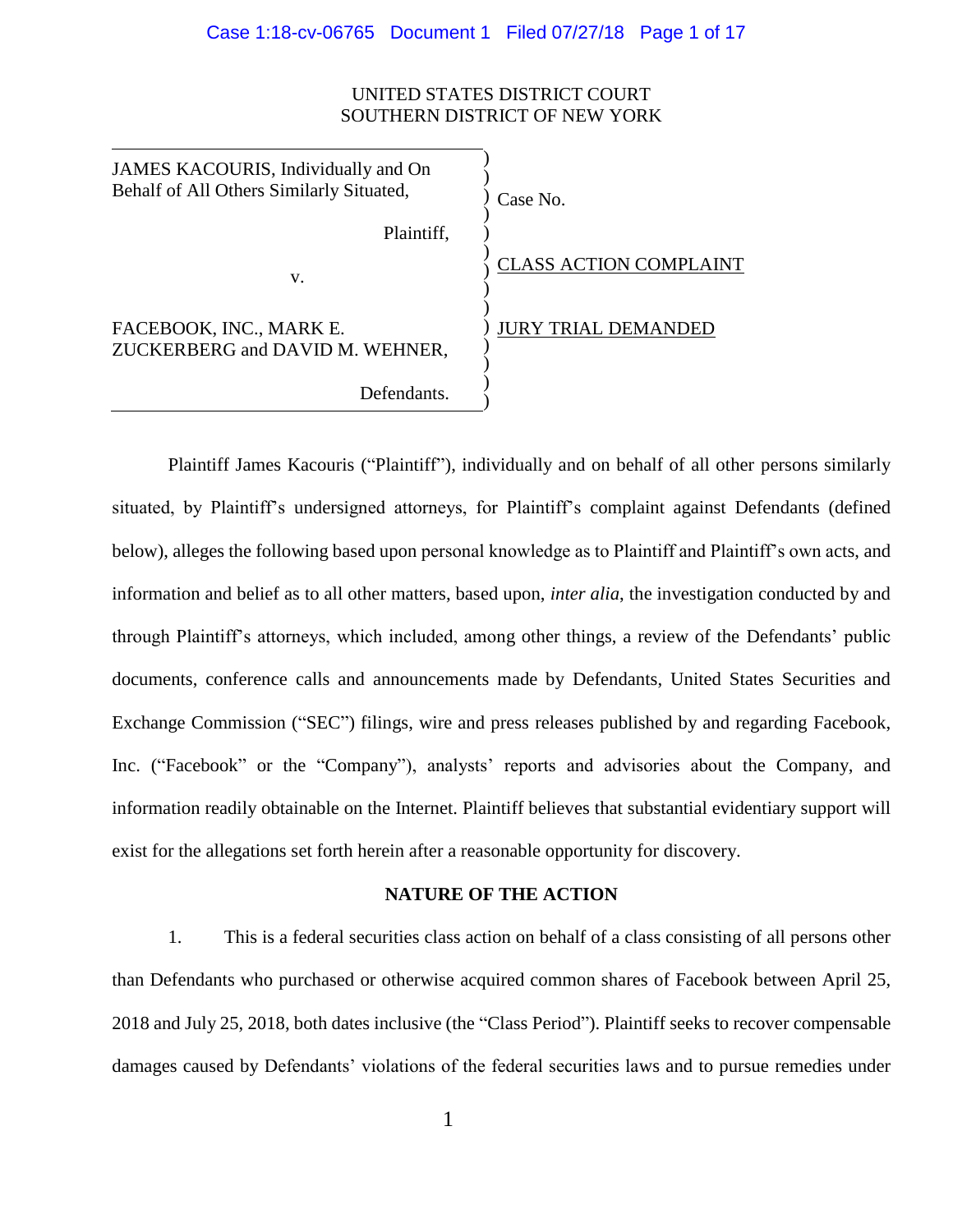#### Case 1:18-cv-06765 Document 1 Filed 07/27/18 Page 2 of 17

Sections 10(b) and 20(a) of the Securities Exchange Act of 1934 (the "Exchange Act") and Rule 10b-5 promulgated thereunder.

2. Facebook operates a social networking website that allows people to communicate with their family, friends, and coworkers. Facebook develops technologies that facilitate the sharing of information, photographs, website links, and videos. Facebook users have the ability to share and restrict information based on their own specific criteria. By the end of 2017, Facebook had more than 2.2 billion active users.

3. Founded in 2004, the Company is headquartered in Menlo Park, California. The Company's common stock trades on the NASDAQ Global Select Market ("NASDAQ") under the ticker symbol "FB."

4. Throughout the Class Period, Defendants made materially false and misleading statements regarding the Company's business, operational and compliance policies. Specifically, Defendants made false and/or misleading statements and/or failed to disclose that: (i) the number of daily and monthly active Facebook users was declining; (ii) due to unfavorable currency conditions and plans to promote and grow features of Facebook's social media platform with historically lower levels of monetization, such as Stories, Facebook anticipated its revenue growth to slow and its operating margins to fall; and (iii) as a result, Facebook's public statements were materially false and misleading at all relevant times.

5. On July 25, 2018, post-market, Facebook announced its financial and operating results for the second quarter of 2018. The Company reported revenues and numbers of daily and monthly active users that fell short of market expectations. On a conference call discussing Facebook's financial outlook, the Company's chief financial officer ("CFO"), Defendant David M. Wehner ("Wehner"), stated that Facebook expected its revenue growth to slow and its operating margins to fall, stating that Facebook "expect[s] currency to be a slight headwind in the second half versus the tailwinds we have experienced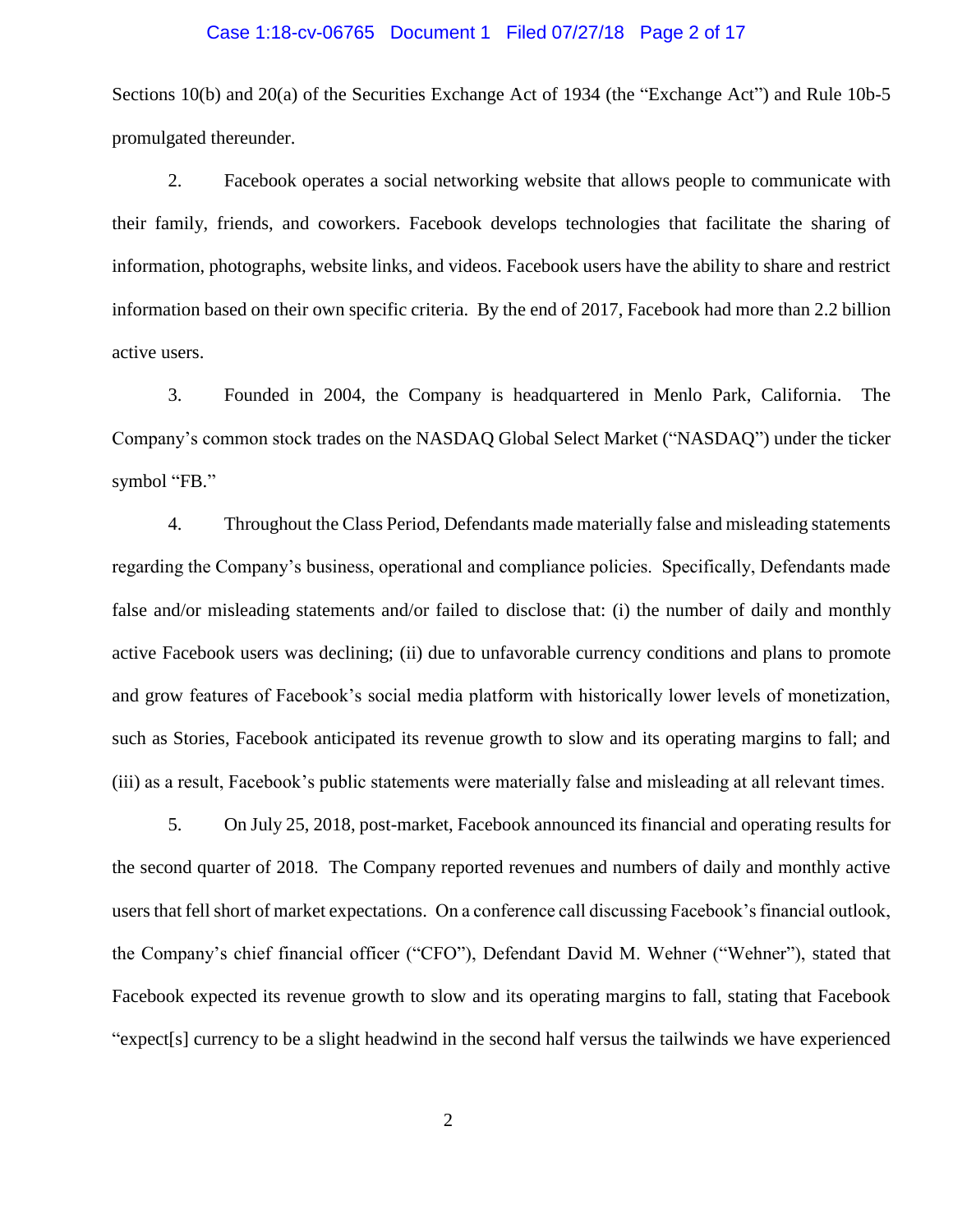#### Case 1:18-cv-06765 Document 1 Filed 07/27/18 Page 3 of 17

over the last several quarters" and that the Company "plan[s] to grow and promote certain engaging experiences like Stories that currently have lower levels of monetization."

6. On this news, Facebook's share price fell \$41.24, or 18.96%, to close at \$176.26 on July 26, 2018.

7. Facebook's announcements shocked the marketplace. An article published in *Variety* on July 26, 2018, entitled "Facebook's Stock Shock Foreshadows a Less Profitable Future for the Social Network", reported that "investors reacted with shock" and were "alarmed" by the Company's revelations. Likewise, the *New York Post*, in an article entitled "Facebook has worst day in Wall Street history", reported that "[t]he social media titan lost nearly \$119.4 billion in value in one day as investors, spooked by a 'startling' slowdown in the company's growth, ran for the exits."

8. As a result of Defendants' wrongful acts and omissions, and the precipitous decline in the market value of the Company's common shares, Plaintiff and other Class members have suffered significant losses and damages.

#### **JURISDICTION AND VENUE**

9. The claims asserted herein arise under and pursuant to  $\S$ §10(b) and 20(a) of the Exchange Act (15 U.S.C. §§78j(b) and §78t(a)) and Rule 10b-5 promulgated thereunder by the SEC (17 C.F.R. §240.10b-5).

10. This Court has jurisdiction over the subject matter of this action under 28 U.S.C. §1331 and §27 of the Exchange Act.

11. Venue is proper in this Judicial District pursuant to §27 of the Exchange Act (15 U.S.C. §78aa) and 28 U.S.C. §1391(b). Facebook securities trade on the NASDAQ, located in this Judicial District.

12. In connection with the acts, conduct and other wrongs alleged in this Complaint, Defendants, directly or indirectly, used the means and instrumentalities of interstate commerce, including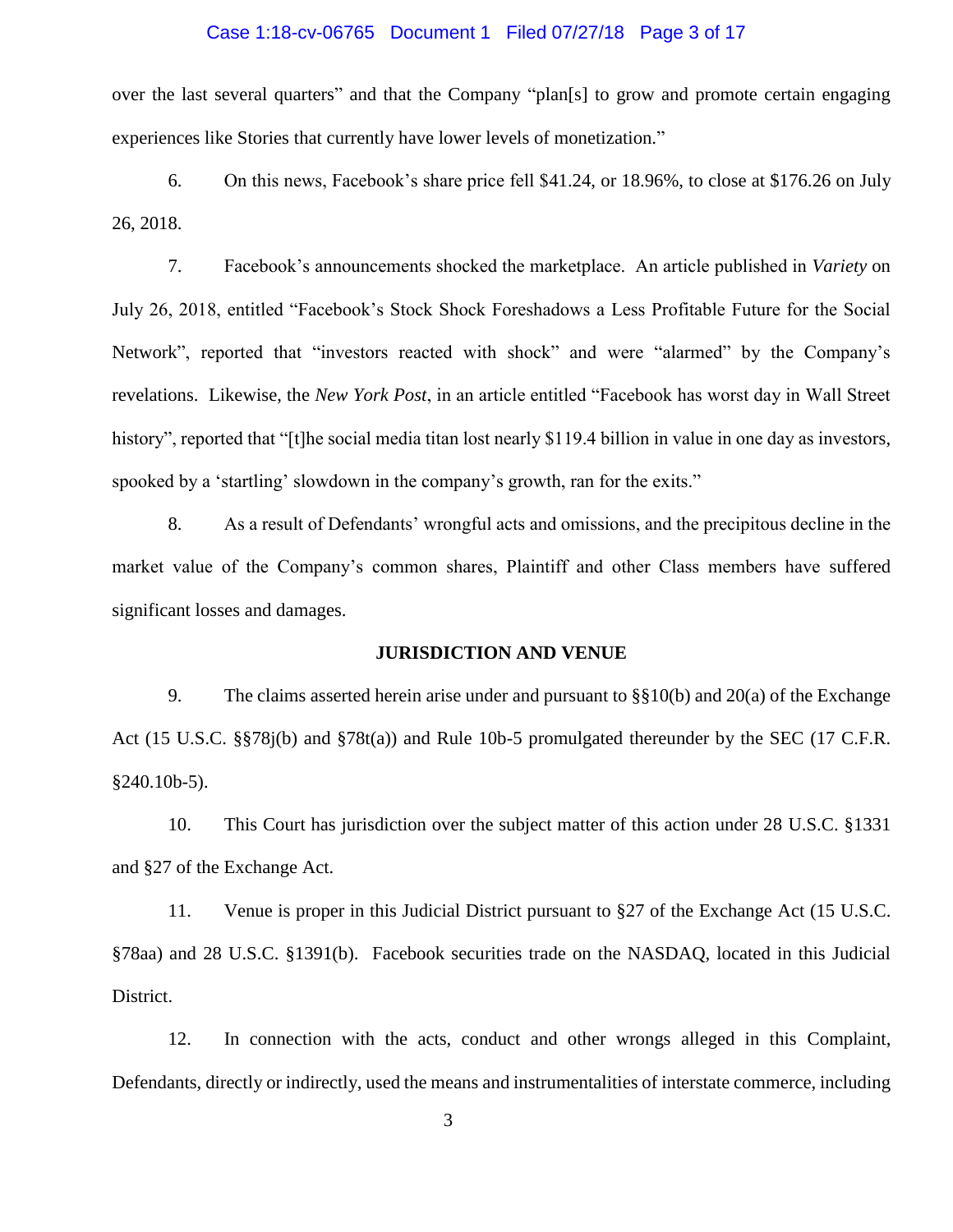#### Case 1:18-cv-06765 Document 1 Filed 07/27/18 Page 4 of 17

but not limited to, the United States mail, interstate telephone communications and the facilities of the national securities exchange.

#### **PARTIES**

13. Plaintiff, as set forth in the accompanying Certification, purchased common shares of Facebook at artificially inflated prices during the Class Period and was damaged upon the revelation of the alleged corrective disclosure.

14. Defendant Facebook, Inc. is incorporated in Delaware, and the Company's principal executive offices are located at 1601 Willow Road, Menlo Park, California 94025. Facebook's securities trade on the NASDAQ under the ticker symbol "FB."

15. Defendant Mark E. Zuckerberg ("Zuckerberg") has served at all relevant times as the Company's Chief Executive Officer ("CEO") and Chairman.

16. Defendant Wehner has served at all relevant times as the Company's CFO.

17. The Defendants referenced above in  $\P$  15-16 are sometimes referred to herein collectively as the "Individual Defendants."

18. The Individual Defendants possessed the power and authority to control the contents of Facebook's SEC filings, press releases, and other market communications. The Individual Defendants were provided with copies of the Company's SEC filings and press releases alleged herein to be misleading prior to or shortly after their issuance and had the ability and opportunity to prevent their issuance or to cause them to be corrected. Because of their positions with the Company, and their access to material information available to them but not to the public, the Individual Defendants knew that the adverse facts specified herein had not been disclosed to and were being concealed from the public, and that the positive representations being made were then materially false and misleading. The Individual Defendants are liable for the false statements and omissions pleaded herein.

4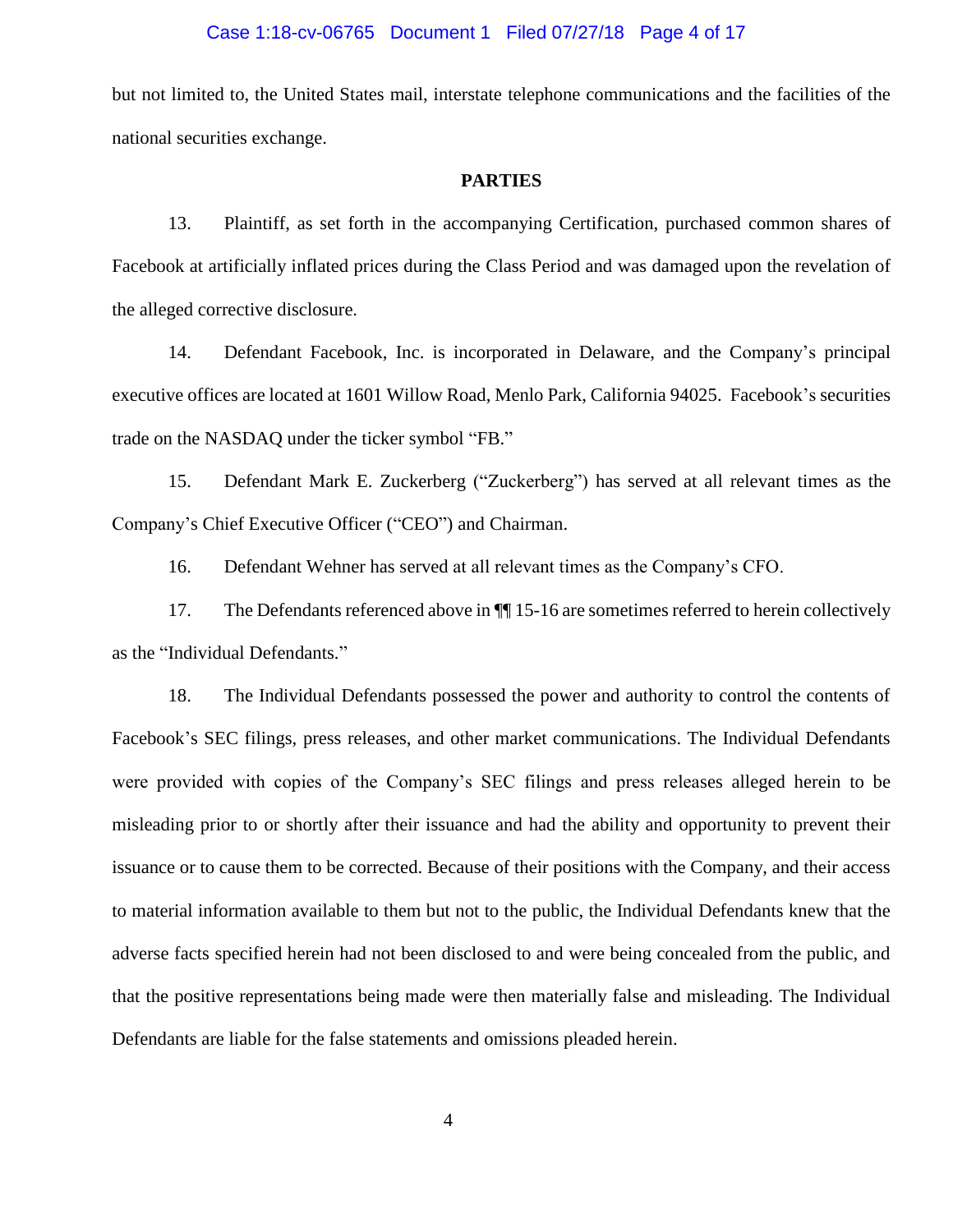#### **SUBSTANTIVE ALLEGATIONS**

#### **Background**

19. Facebook operates a social networking website that allows people to communicate with their family, friends, and coworkers. Facebook develops technologies that facilitate the sharing of information, photographs, website links, and videos. Facebook users have the ability to share and restrict information based on their own specific criteria. By the end of 2017, Facebook had more than 2.2 billion active users.

#### **Materially False and Misleading Statements Issued During the Class Period**

20. The Class Period begins on April 25, 2018, when Facebook issued a press release and filed a current report on Form 8-K with the SEC, announcing the Company's financial and operating results for the first quarter of 2018 (the "Q1 2018 8-K"). For the quarter, Facebook reported net income of \$4.99 billion, or \$1.69 per diluted share, on revenue of \$11.80 billion, compared to net income of \$3.06 billion, or \$1.04 per diluted share, on revenue of \$7.86 billion for the same period in the prior year.

21. The Q1 2018 8-K stated, in relevant part:

"Despite facing important challenges, our community and business are off to a strong start in 2018," said Mark Zuckerberg, Facebook founder and CEO. "We are taking a broader view of our responsibility and investing to make sure our services are used for good. But we also need to keep building new tools to help people connect, strengthen our communities, and bring the world closer together."

\* \* \* \* \*

#### **First Quarter 2018 Operational and Other Financial Highlights**

- **Daily active users (DAUs)** DAUs were 1.45 billion on average for March 2018, an increase of 13% year-over-year.
- **Monthly active users (MAUs)** MAUs were 2.20 billion as of March 31, 2018, an increase of 13% year-over-year.
- **Mobile advertising revenue** Mobile advertising revenue represented approximately 91% of advertising revenue for the first quarter of 2018, up from approximately 85% of advertising revenue in the first quarter of 2017.
- **Capital expenditures**  Capital expenditures for the first quarter of 2018 were \$2.81 billion.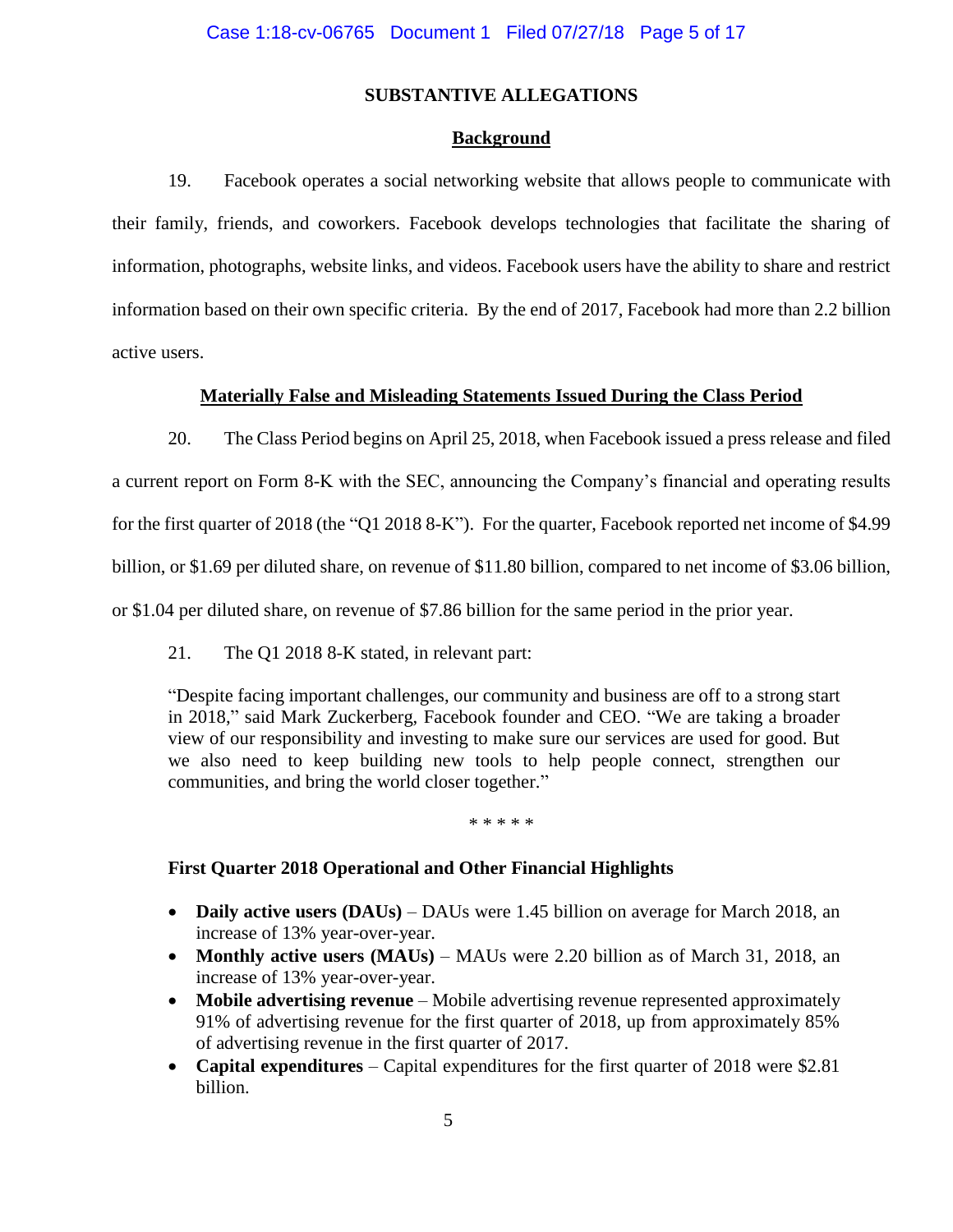- **Cash and cash equivalents and marketable securities** Cash and cash equivalents and marketable securities were \$43.96 billion at the end of the first quarter of 2018.
- **Headcount** Headcount was 27,742 as of March 31, 2018, an increase of 48% yearover-year.
- 22. Later that day, Facebook hosted a conference call to discuss its financial and operating

results for the quarter. During the call, Defendant Zuckerberg stated, in part:

One of the interesting opportunities and challenges over the coming years will be *making sure that ads are as good in Stories as they are in feeds*. If we don't do this well, then as more sharing shifts to Stories, that could hurt our business. But *there's real upside here, too, if we do a good job*. And we're leading the way here with Instagram, and the results so far are promising both on product quality and business performance.

(Emphases added.)

23. Shortly thereafter, Defendant Wehner made the following statements:

Our community and business both showed solid growth in the first quarter. Let's start with our community metrics. Daily active users on Facebook reached 1.45 billion, up 13% compared to last year, led by user growth in India, Indonesia and Vietnam. This number represents approximately 66% of our 2.2 billion monthly active users in Q1. MAUs were up 260 million or 13% compared to last year.

Turning now to the financials. All comparisons are on a year-over-year basis unless otherwise noted. Q1 total revenue was \$12 billion, up 49% or 42% on a constant currency basis. Foreign exchange tailwinds contributed \$536 million of revenue in Q1.

24. On April 26, 2018, Facebook filed a quarterly report with the Form 10-Q, reiterating the information announced in the Q1 2018 8-K and reporting in full Facebook's financial and operating results for the first quarter of 2018 (the "Q1 2018 10-Q"). The Q1 2018 10-Q contained certifications pursuant to the Sarbanes-Oxley Act of 2002 by the Individual Defendants, stating that "the information contained in the [Q1 2018 10-Q] fairly presents, in all material respects, the financial condition and results of operations of the Company for the periods presented therein."

25. The statements referenced in ¶¶ 20-24 above were materially false and/or misleading because they misrepresented and/or failed to disclose the following adverse facts pertaining to the Company's business, operational and financial results, which were known to Defendants or recklessly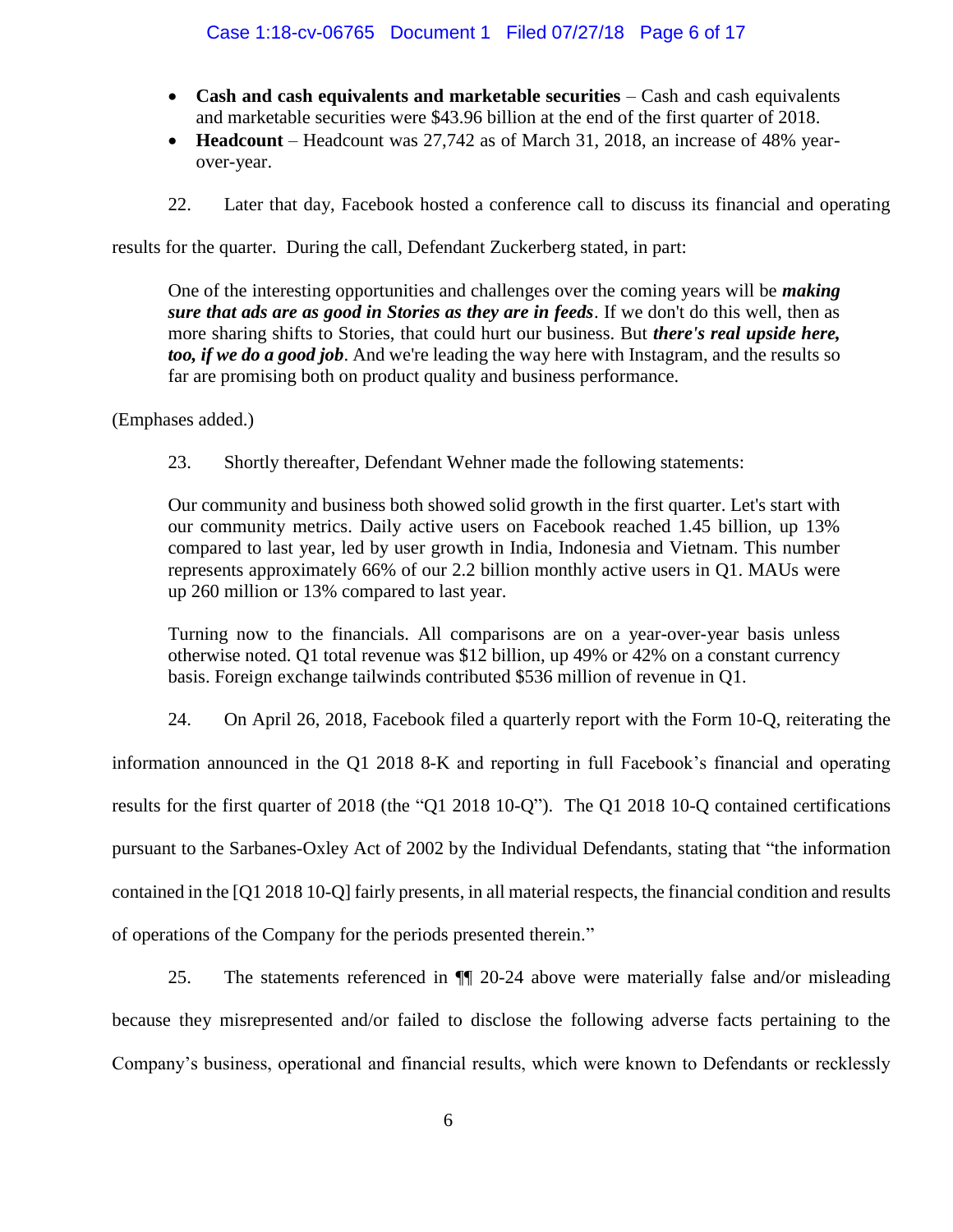#### Case 1:18-cv-06765 Document 1 Filed 07/27/18 Page 7 of 17

disregarded by them. Specifically, Defendants made false and/or misleading statements and/or failed to disclose that: (i) the number of daily and monthly active Facebook users was declining; (ii) due to unfavorable currency conditions and plans to promote and grow features of Facebook's social media platform with historically lower levels of monetization, such as Stories, Facebook anticipated its revenue growth to slow and its operating margins to fall; and (iii) as a result, Facebook's public statements were materially false and misleading at all relevant times.

#### **The Truth Begins To Emerge**

26. On July 25, 2018, post-market, Facebook announced its financial and operating results for

the second quarter of 2018. The Company reported revenues and numbers of daily and monthly active users that fell short of market expectations. On a conference call discussing Facebook's financial outlook, Facebook's CFO, Defendant Wehner, stated that Facebook expected its revenue growth to slow and its operating margins to fall. Wehner provided the following explanation during an exchange with an analyst:

#### **Ross Sandler – Barclays Capital, Inc.**

Dave, I think you said that the quarter-on-quarter growth rates are going to be high-single digits lower than the prior-year quarter-on-quarter growth rates versus 3Q and 4Q. That would imply around a 20% year-on-year growth rate exiting fourth quarter. So just want to clarify, is that what you actually said? And if so, what's driving this fairly dramatic deceleration in revenue growth?

#### **David M. Wehner – Facebook, Inc.**

Ross, so, yes, so we grew at 42% in the current quarter and we would expect decel in the high-single digits for the next couple quarters. In terms of what is driving the deceleration, it's a combination of factors, and I think I outlined those in my commentary. *First of all, there's the currency, which is going from being a tailwind to being a modest headwind*, we expect.

#### *Secondly, we're going to be focusing on growing engaging new experiences like Stories and promoting those. And that's going to have a negative impact on revenue growth.*

27. On this news, Facebook's stock price fell \$41.24 per share, or 18.96%, to close at \$176.26

per share on July 26, 2018.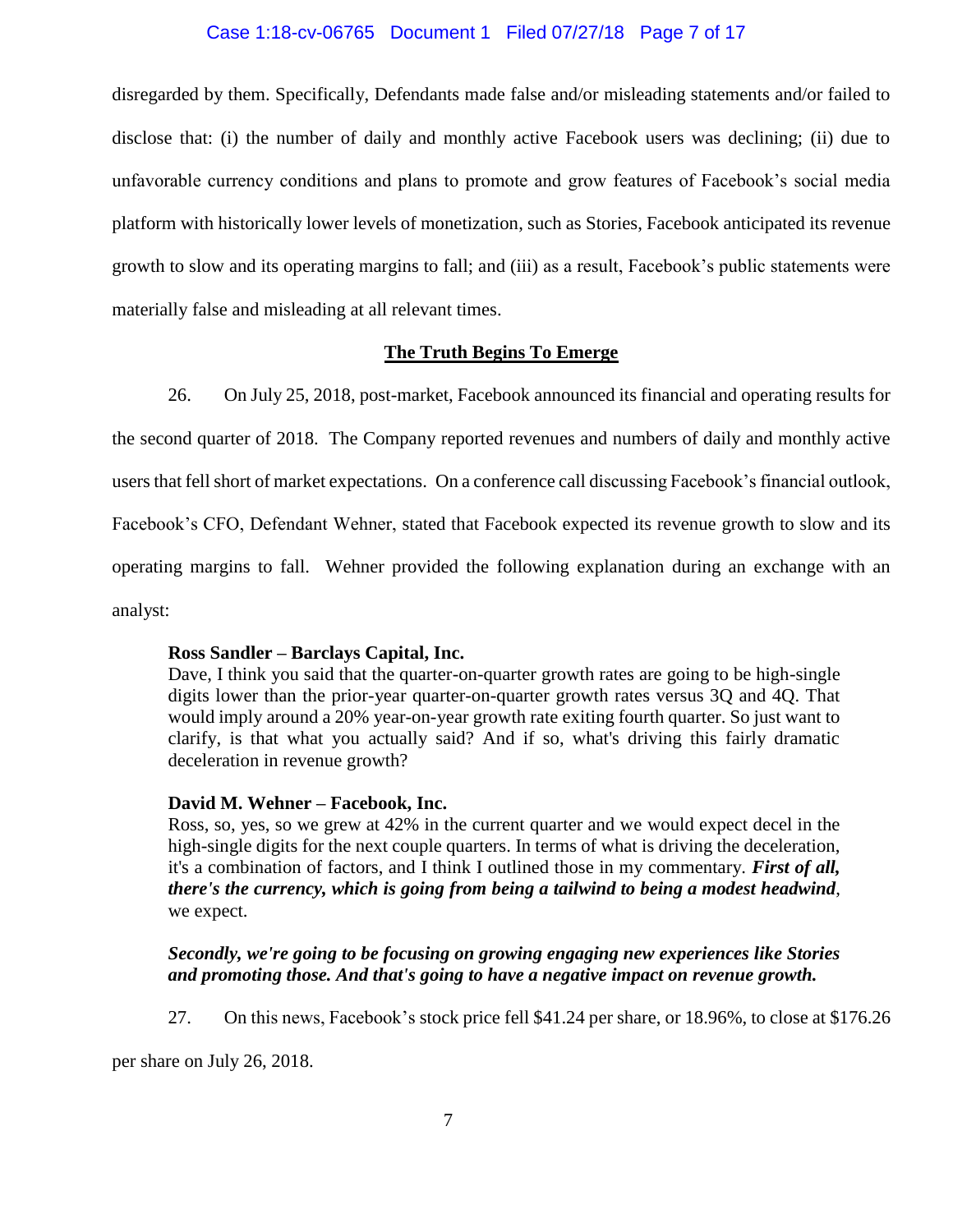#### Case 1:18-cv-06765 Document 1 Filed 07/27/18 Page 8 of 17

28. Facebook's announcements shocked the marketplace. An article published in *Variety* on July 26, 2018, entitled "Facebook's Stock Shock Foreshadows a Less Profitable Future for the Social Network", reported that "investors reacted with shock" and were "alarmed" by the Company's revelations. Likewise, the *New York Post*, in an article entitled "Facebook has worst day in Wall Street history", reported that "[t]he social media titan lost nearly \$119.4 billion in value in one day as investors, spooked by a 'startling' slowdown in the company's growth, ran for the exits."

29. As a result of Defendants' wrongful acts and omissions, and the precipitous decline in the market value of the Company's securities, Plaintiff and other Class members have suffered significant losses and damages.

#### **PLAINTIFF'S CLASS ACTION ALLEGATIONS**

30. Plaintiff brings this action as a class action pursuant to Federal Rule of Civil Procedure 23(a) and (b)(3) on behalf of a Class, consisting of all those who purchased or otherwise acquired Facebook common shares traded on the NASDAQ during the Class Period (the "Class"); and were damaged upon the revelation of the alleged corrective disclosures. Excluded from the Class are Defendants herein, the officers and directors of the Company, at all relevant times, members of their immediate families and their legal representatives, heirs, successors or assigns and any entity in which Defendants have or had a controlling interest.

31. The members of the Class are so numerous that joinder of all members is impracticable. Throughout the Class Period, Facebook common shares were actively traded on the NASDAQ. While the exact number of Class members is unknown to Plaintiff at this time and can be ascertained only through appropriate discovery, Plaintiff believes that there are hundreds or thousands of members in the proposed Class. Record owners and other members of the Class may be identified from records maintained by Facebook or its transfer agent and may be notified of the pendency of this action by mail, using the form of notice similar to that customarily used in securities class actions.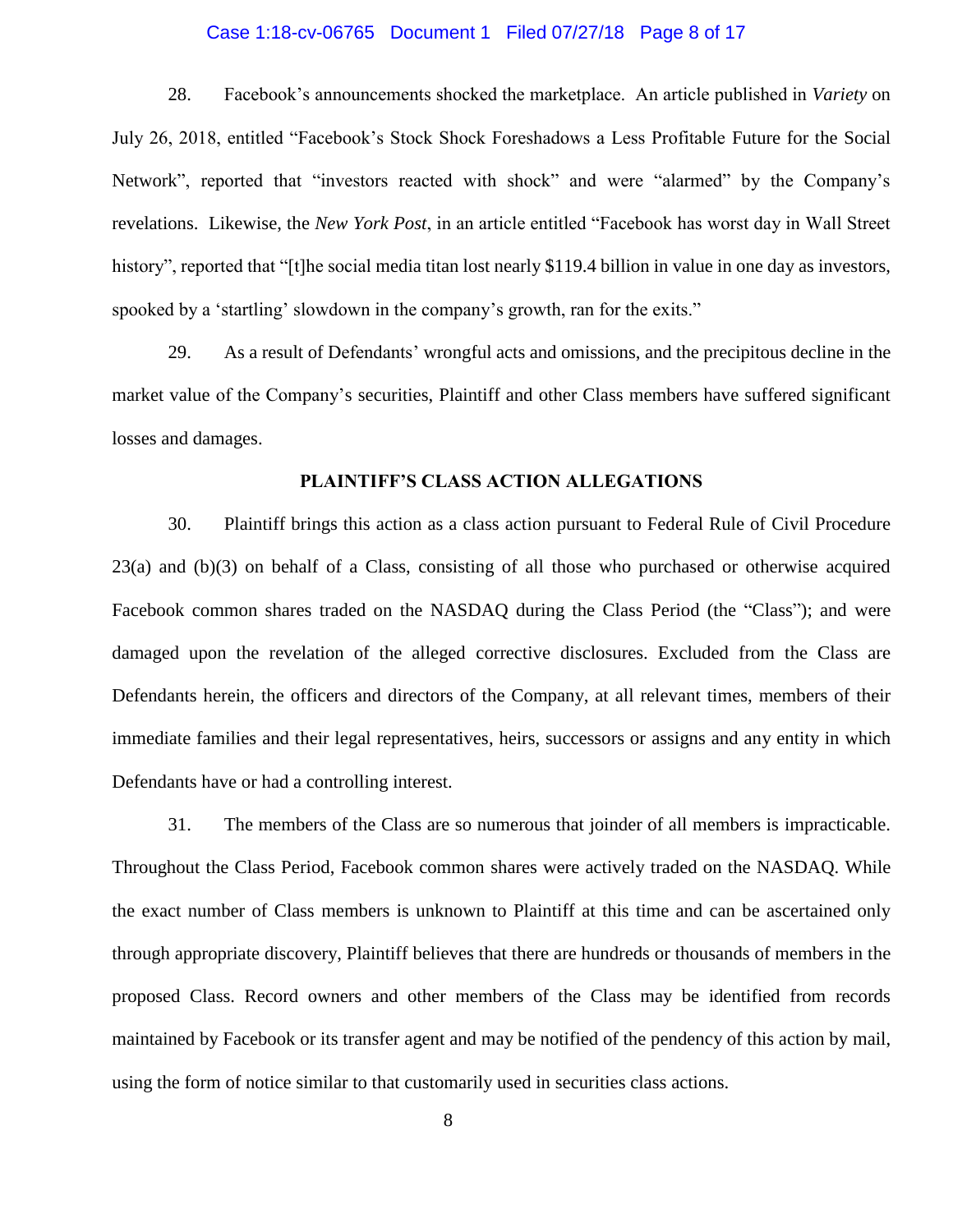#### Case 1:18-cv-06765 Document 1 Filed 07/27/18 Page 9 of 17

32. Plaintiff's claims are typical of the claims of the members of the Class as all members of the Class are similarly affected by Defendants' wrongful conduct in violation of federal law that is complained of herein.

33. Plaintiff will fairly and adequately protect the interests of the members of the Class and has retained counsel competent and experienced in class and securities litigation. Plaintiff has no interests antagonistic to or in conflict with those of the Class.

34. Common questions of law and fact exist as to all members of the Class and predominate over any questions solely affecting individual members of the Class. Among the questions of law and fact common to the Class are:

- whether the federal securities laws were violated by Defendants' acts as alleged herein;
- whether statements made by Defendants to the investing public during the Class Period misrepresented material facts about the financial condition, business, operations, and management of Facebook;
- whether Defendants caused Facebook to issue false and misleading financial statements during the Class Period;
- whether Defendants acted knowingly or recklessly in issuing false and misleading financial statements;
- whether the prices of Facebook securities during the Class Period were artificially inflated because of Defendants' conduct complained of herein; and
- whether the members of the Class have sustained damages and, if so, what is the proper measure of damages.

35. A class action is superior to all other available methods for the fair and efficient adjudication of this controversy since joinder of all members is impracticable. Furthermore, as the damages suffered by individual Class members may be relatively small, the expense and burden of individual litigation make it impossible for members of the Class to individually redress the wrongs done to them. There will be no difficulty in the management of this action as a class action.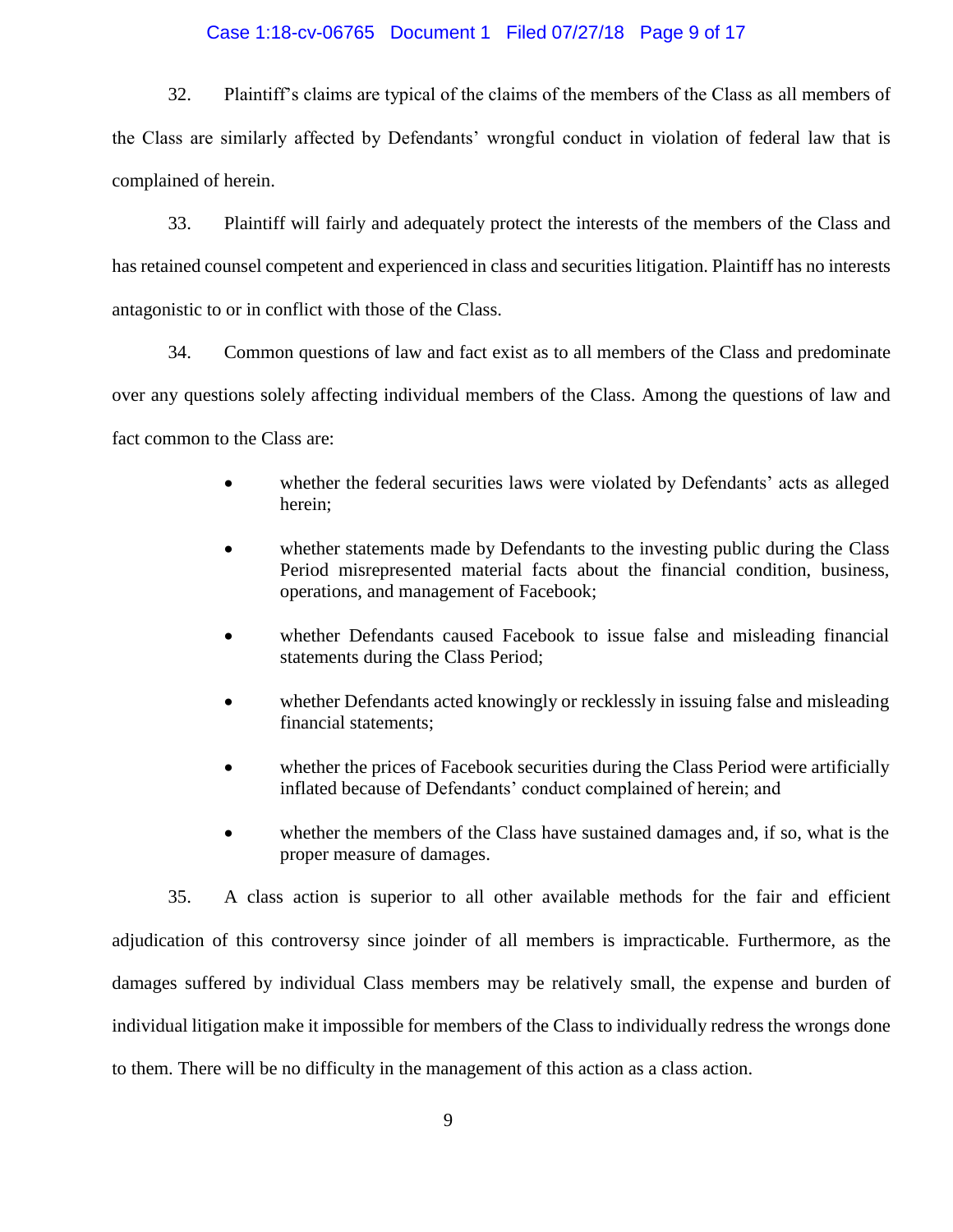#### Case 1:18-cv-06765 Document 1 Filed 07/27/18 Page 10 of 17

36. Plaintiff will rely, in part, upon the presumption of reliance established by the fraud-on-

the-market doctrine in that:

- Defendants made public misrepresentations or failed to disclose material facts during the Class Period;
- the omissions and misrepresentations were material;
- Facebook common shares are traded in efficient markets;
- the Company's shares were liquid and traded with moderate to heavy volume during the Class Period;
- the Company traded on the NASDAQ, and was covered by multiple analysts;
- the misrepresentations and omissions alleged would tend to induce a reasonable investor to misjudge the value of the Company's common shares; and
- Plaintiff and members of the Class purchased and/or sold Facebook common shares between the time the Defendants failed to disclose or misrepresented material facts and the time the true facts were disclosed, without knowledge of the omitted or misrepresented facts.

37. Based upon the foregoing, Plaintiff and the members of the Class are entitled to a

presumption of reliance upon the integrity of the market.

38. Alternatively, Plaintiff and the members of the Class are entitled to the presumption of

reliance established by the Supreme Court in *Affiliated Ute Citizens of the State of Utah v. United States*,

406 U.S. 128, 92 S. Ct. 2430 (1972), as Defendants omitted material information in their Class Period

statements in violation of a duty to disclose such information, as detailed above.

#### **COUNT I**

#### **Violation of Section 10(b) of The Exchange Act and Rule 10b-5 Against All Defendants**

39. Plaintiff repeats and realleges each and every allegation contained above as if fully set forth herein.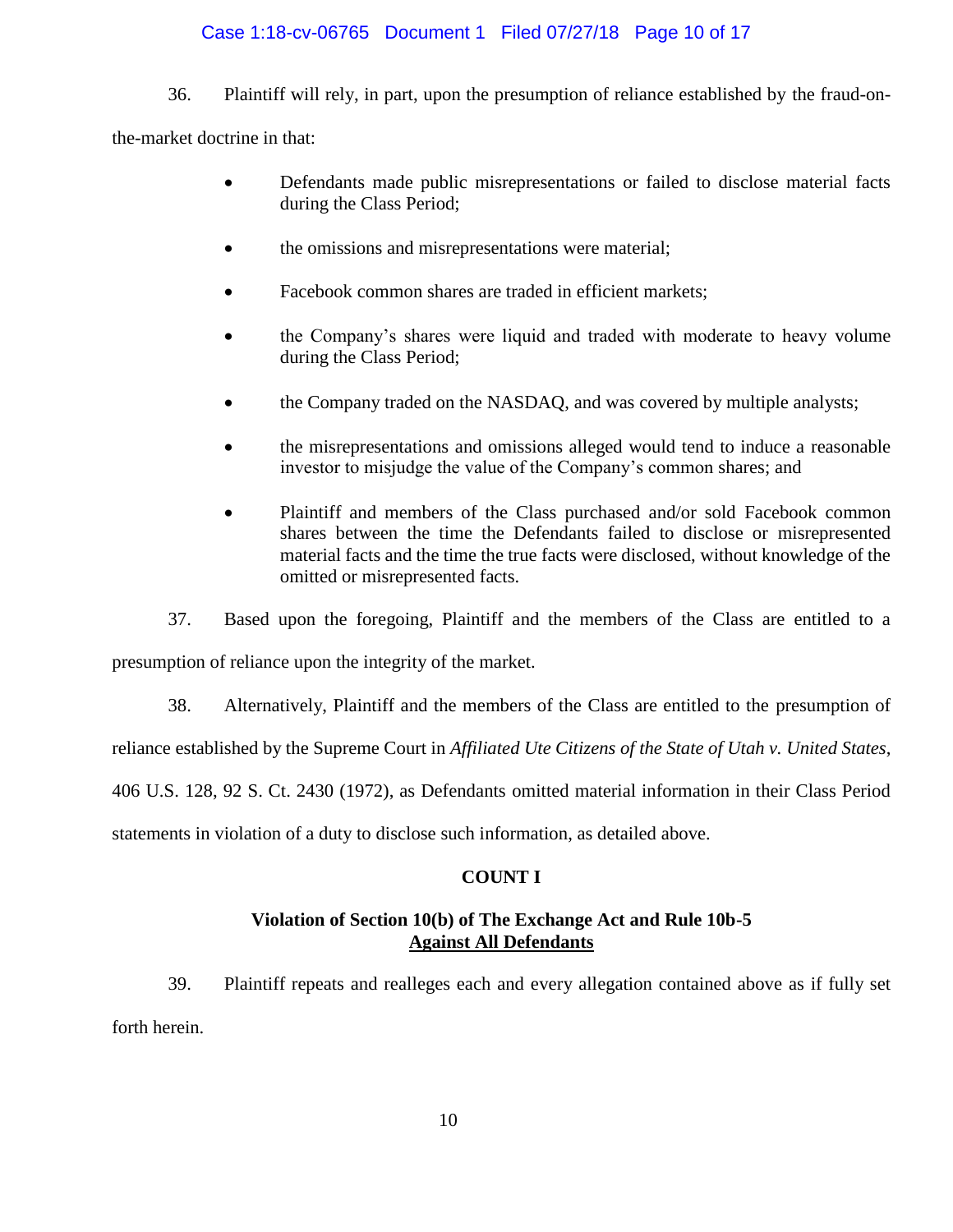#### Case 1:18-cv-06765 Document 1 Filed 07/27/18 Page 11 of 17

40. This Count is asserted against Facebook and the Individual Defendants and is based upon Section 10(b) of the Exchange Act, 15 U.S.C. § 78j(b), and Rule 10b-5 promulgated thereunder by the SEC.

41. During the Class Period, Facebook and the Individual Defendants, individually and in concert, directly or indirectly, disseminated or approved the false statements specified above, which they knew or deliberately disregarded were misleading in that they contained misrepresentations and failed to disclose material facts necessary in order to make the statements made, in light of the circumstances under which they were made, not misleading.

42. Facebook and the Individual Defendants violated §10(b) of the 1934 Act and Rule 10b-5 in that they:

- employed devices, schemes and artifices to defraud;
- made untrue statements of material facts or omitted to state material facts necessary in order to make the statements made, in light of the circumstances under which they were made, not misleading; or
- engaged in acts, practices and a course of business that operated as a fraud or deceit upon plaintiff and others similarly situated in connection with their purchases of Facebook common shares during the Class Period.

43. Facebook and the Individual Defendants acted with scienter in that they knew that the public documents and statements issued or disseminated in the name of Facebook were materially false and misleading; knew that such statements or documents would be issued or disseminated to the investing public; and knowingly and substantially participated, or acquiesced in the issuance or dissemination of such statements or documents as primary violations of the securities laws. These Defendants by virtue of their receipt of information reflecting the true facts of Facebook, their control over, and/or receipt and/or modification of Facebook allegedly materially misleading statements, and/or their associations with the Company which made them privy to confidential proprietary information concerning Facebook, participated in the fraudulent scheme alleged herein.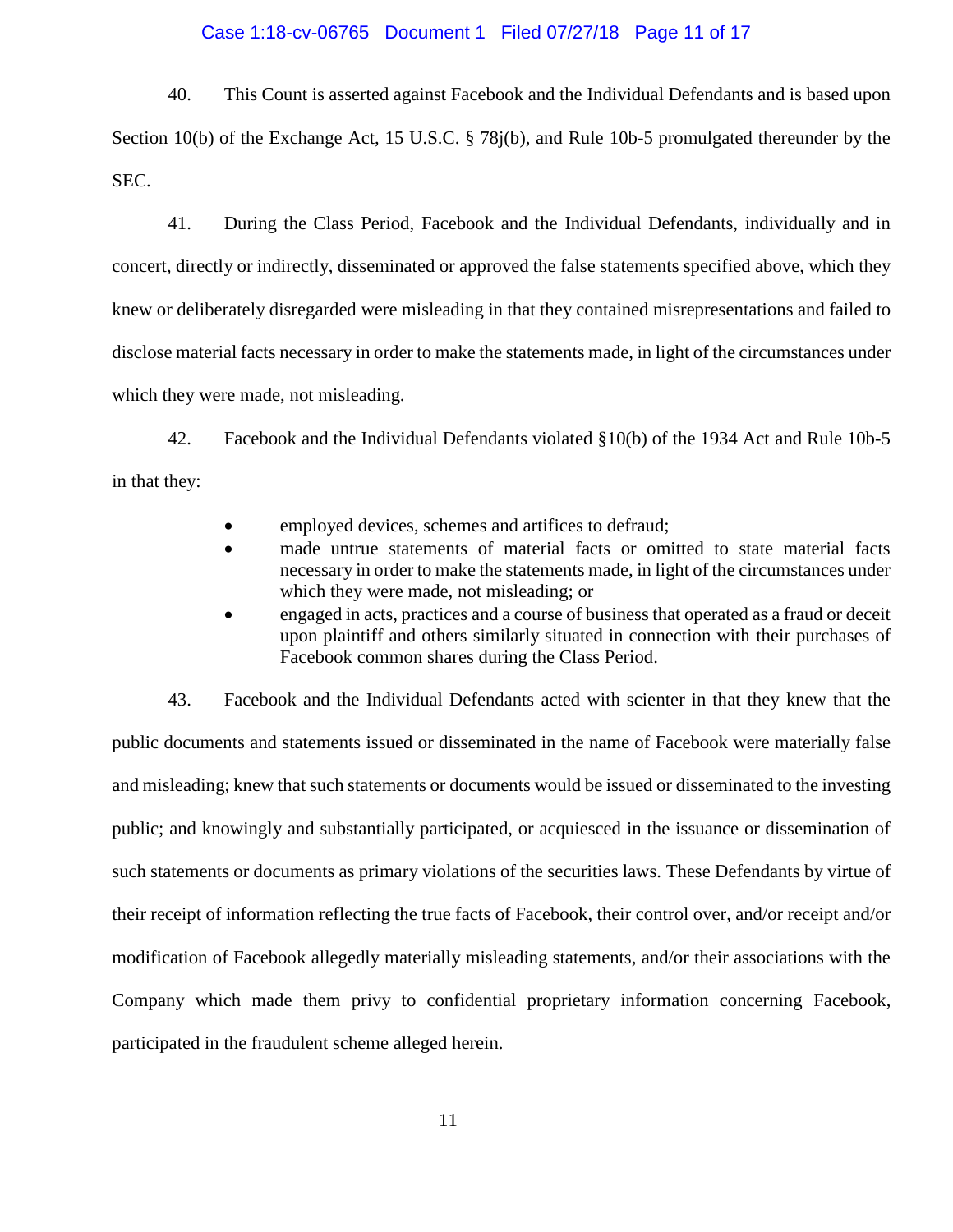#### Case 1:18-cv-06765 Document 1 Filed 07/27/18 Page 12 of 17

44. Individual Defendants, who are the senior officers and/or directors of the Company, had actual knowledge of the material omissions and/or the falsity of the material statements set forth above, and intended to deceive Plaintiff and the other members of the Class, or, in the alternative, acted with reckless disregard for the truth when they failed to ascertain and disclose the true facts in the statements made by them or other Facebook personnel to members of the investing public, including Plaintiff and the Class.

45. As a result of the foregoing, the market price of Facebook common shares was artificially inflated during the Class Period. In ignorance of the falsity of Facebook's and the Individual Defendants' statements, Plaintiff and the other members of the Class relied on the statements described above and/or the integrity of the market price of Facebook common shares during the Class Period in purchasing Facebook common shares at prices that were artificially inflated as a result of Facebook's and the Individual Defendants' false and misleading statements.

46. Had Plaintiff and the other members of the Class been aware that the market price of Facebook common shares had been artificially and falsely inflated by Facebook's and the Individual Defendants' misleading statements and by the material adverse information which Facebook's and the Individual Defendants did not disclose, they would not have purchased Facebook's common shares at the artificially inflated prices that they did, or at all.

47. As a result of the wrongful conduct alleged herein, Plaintiff and other members of the Class have suffered damages in an amount to be established at trial.

48. By reason of the foregoing, Facebook and the Individual Defendants have violated Section 10(b) of the 1934 Act and Rule 10b-5 promulgated thereunder and are liable to the plaintiff and the other members of the Class for substantial damages which they suffered in connection with their purchase of Facebook common shares during the Class Period.

12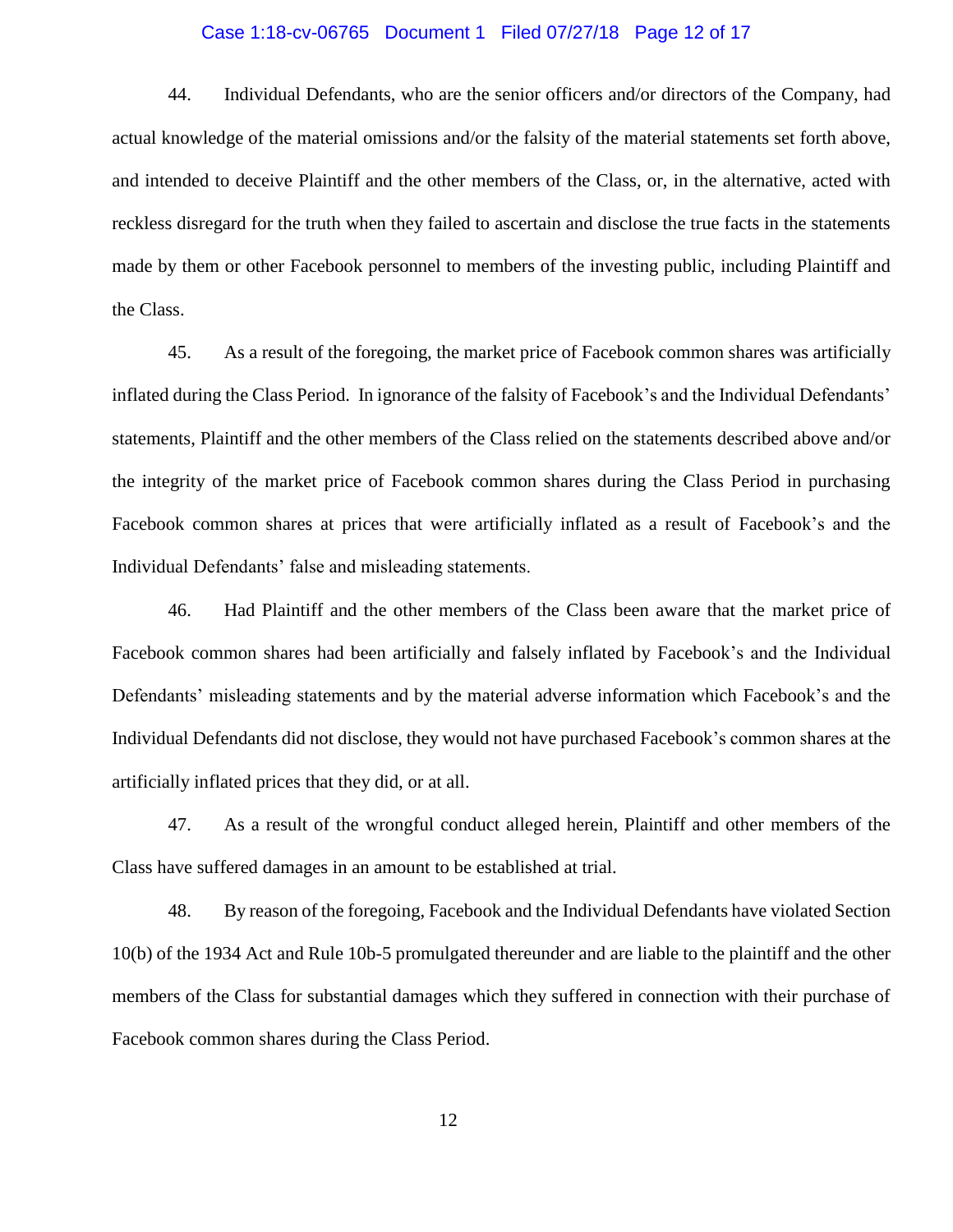#### **COUNT II**

#### **Violation of Section 20(a) of The Exchange Act Against The Individual Defendants**

49. Plaintiff repeats and realleges each and every allegation contained in the foregoing paragraphs as if fully set forth herein.

50. During the Class Period, the Individual Defendants participated in the operation and management of Facebook, and conducted and participated, directly and indirectly, in the conduct of Facebook's business affairs. Because of their senior positions, they knew the adverse non-public information regarding the Company's inadequate internal safeguards in data security protocols.

51. As officers and/or directors of a publicly owned company, the Individual Defendants had a duty to disseminate accurate and truthful information with respect to Facebook's financial condition and results of operations, and to correct promptly any public statements issued by Facebook which had become materially false or misleading.

52. Because of their positions of control and authority as senior officers, the Individual Defendants were able to, and did, control the contents of the various reports, press releases and public filings which Facebook disseminated in the marketplace during the Class Period. Throughout the Class Period, the Individual Defendants exercised their power and authority to cause Facebook to engage in the wrongful acts complained of herein. The Individual Defendants therefore, were "controlling persons" of Facebook within the meaning of Section 20(a) of the Exchange Act. In this capacity, they participated in the unlawful conduct alleged which artificially inflated the market price of Facebook common shares.

53. By reason of the above conduct, the Individual Defendants are liable pursuant to Section 20(a) of the Exchange Act for the violations committed by Facebook.

#### **PRAYER FOR RELIEF**

WHEREFORE, Plaintiff demands judgment against Defendants as follows: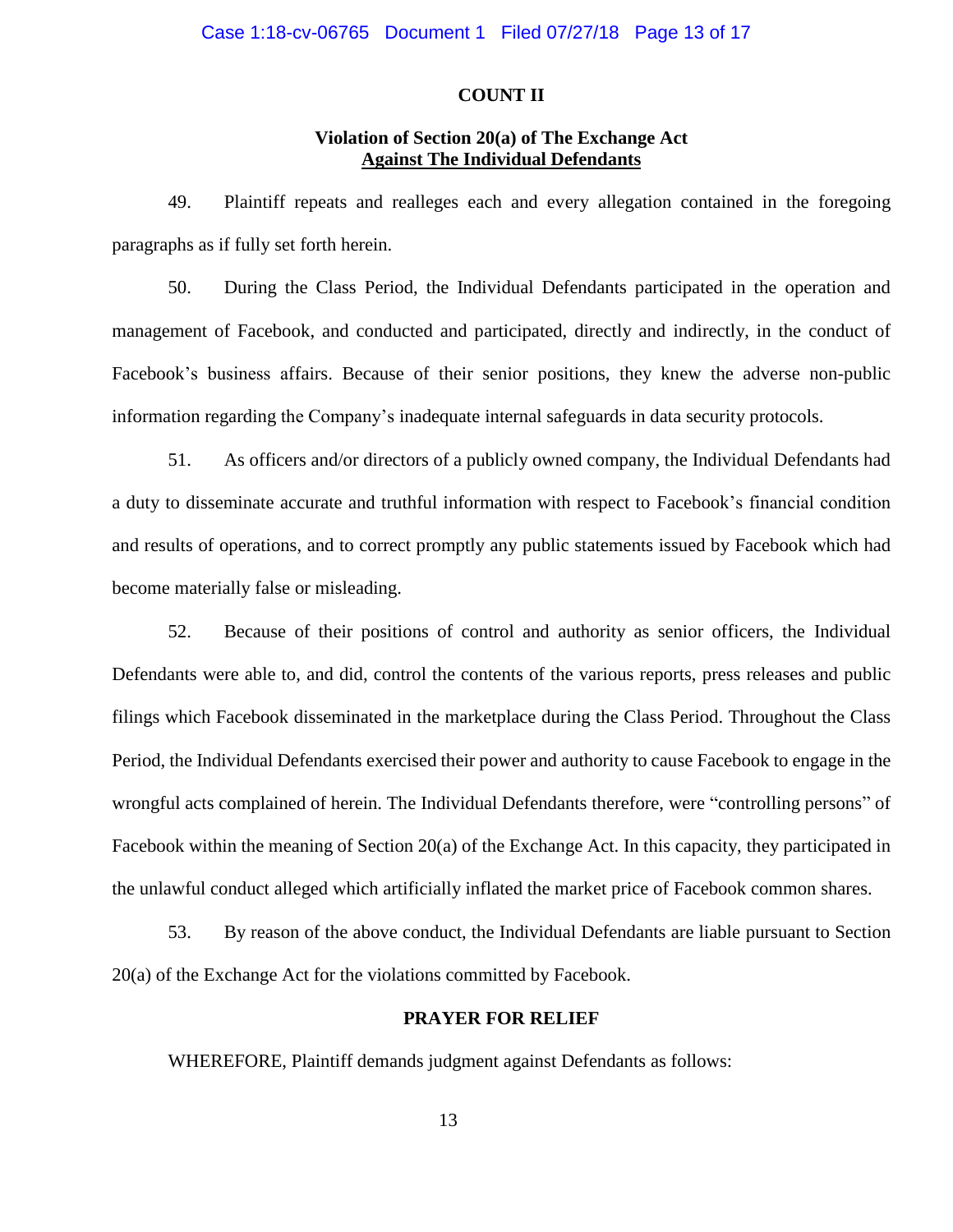#### Case 1:18-cv-06765 Document 1 Filed 07/27/18 Page 14 of 17

A. Determining that the instant action may be maintained as a class action under Rule 23 of

the Federal Rules of Civil Procedure, and certifying Plaintiff as the Class representative;

B. Requiring Defendants to pay damages sustained by Plaintiff and the Class by reason of

the acts and transactions alleged herein;

C. Awarding Plaintiff and the other members of the Class prejudgment and post- judgment

interest, as well as their reasonable attorneys' fees, expert fees and other costs; and

D. Awarding such other and further relief as this Court may deem just and proper.

#### **DEMAND FOR TRIAL BY JURY**

Plaintiff hereby demands a trial by jury.

#### Dated: July 27, 2018 Respectfully submitted, **POMERANTZ LLP**

#### By: */s/ Jeremy A. Lieberman*

Jeremy A. Lieberman J. Alexander Hood II 600 Third Avenue, 20th Floor New York, New York 10016 Telephone: (212) 661-1100 Facsimile: (212) 661-8665 E-mail: jalieberman@pomlaw.com E-mail: ahood@pomlaw.com

#### **POMERANTZ LLP**

Patrick V. Dahlstrom Ten South La Salle Street, Suite 3505 Chicago, Illinois 60603 Telephone: (312) 377-1181 Facsimile: (312) 377-1184 E-mail: pdahlstrom@pomlaw.com

#### **BRONSTEIN, GEWIRTZ**

**& GROSSMAN, LLC** Peretz Bronstein 60 East 42nd Street, Suite 4600 New York, NY 10165 Telephone: (212) 697-6484 Email: peretz@bgandg.com

*Attorneys for Plaintiff*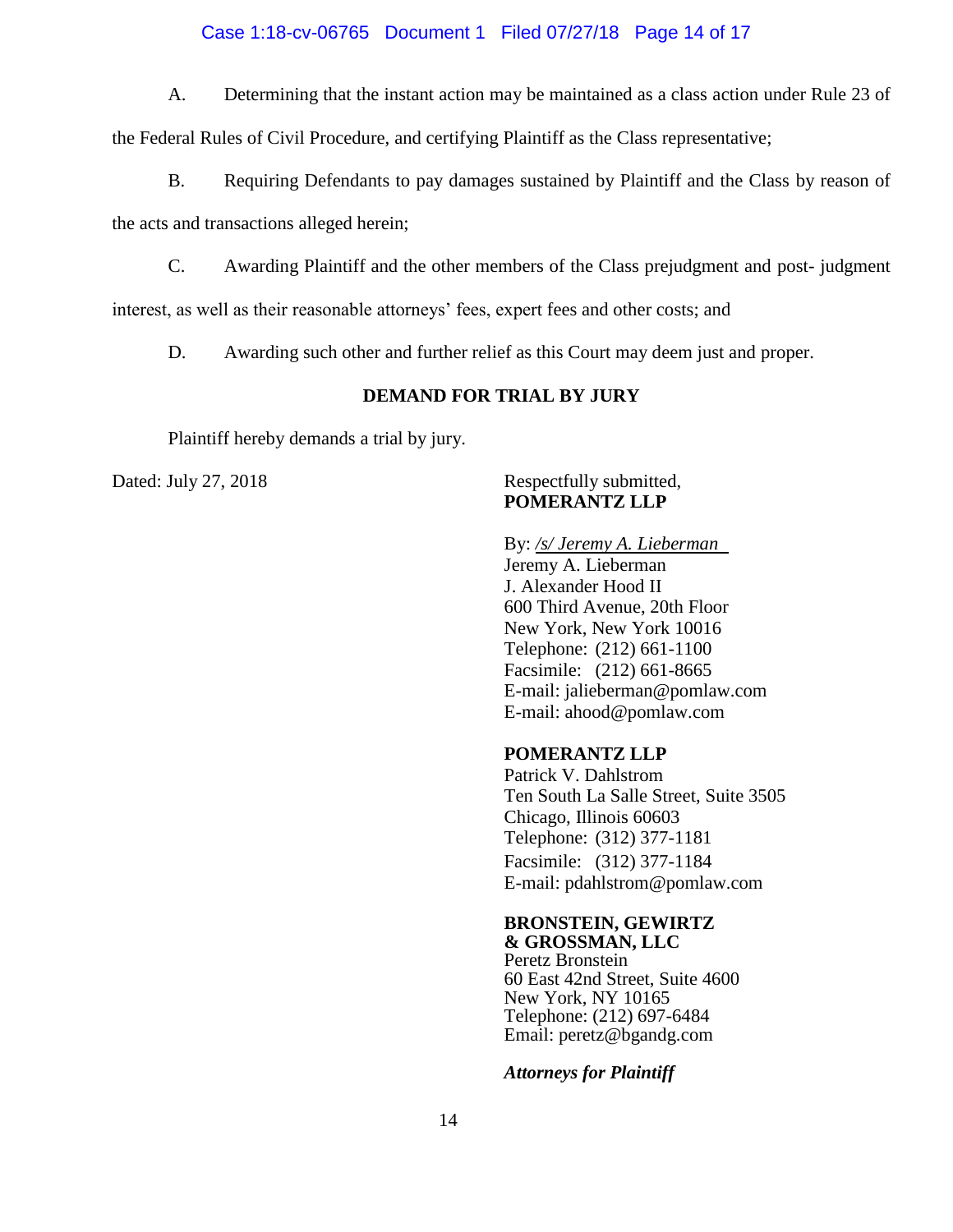**Submission Date**

2018-07-27 12:08:55

# **CERTIFICATION PURSUANT TO FEDERAL SECURITIES LAWS**

1. I make this declaration pursuant to Section 27(a)(2) of the Securities Act of 1933 ("Securities Act") and/or Section 21D(a)(2) of the Securities Exchange Act of 1934 ("Exchange Act") as amended by the Private Securities Litigation Reform Act of 1995.

2. I have reviewed a Complaint against Facebook, Inc. ("Facebook" or the "Company") and authorize the filing of a comparable complaint on my behalf.

3. I did not purchase or acquire Facebook securities at the direction of plaintiffs' counsel or in order to participate in any private action arising under the Securities Act or Exchange Act.

4. I am willing to serve as a representative party on behalf of a Class of investors who purchased or acquired Facebook securities during the class period, including providing testimony at deposition and trial, if necessary. I understand that the Court has the authority to select the most adequate lead plaintiff in this action.

5. To the best of my current knowledge, the attached sheet lists all of my transactions in Facebook securities during the Class Period as specified in the Complaint.

6. During the three-year period preceding the date on which this Certification is signed, I have not sought to serve as a representative party on behalf of a class under the federal securities laws.

7. I agree not to accept any payment for serving as a representative party on behalf of the class as set forth in the Complaint, beyond my pro rata share of any recovery, except such reasonable costs and expenses directly relating to the representation of the class as ordered or approved by the Court.

8. I declare under penalty of perjury that the foregoing is true and correct.

## **Name**

#### **Print Name**

James Kacouris

## **Acquisitions**

#### **Configurable list (if none enter none)**

| <b>Date Acquired</b> | <b>Number of Shares Acquired</b> | <b>Price per Share Acquired</b> |
|----------------------|----------------------------------|---------------------------------|
| July 25 2018         | 140                              | 198.85                          |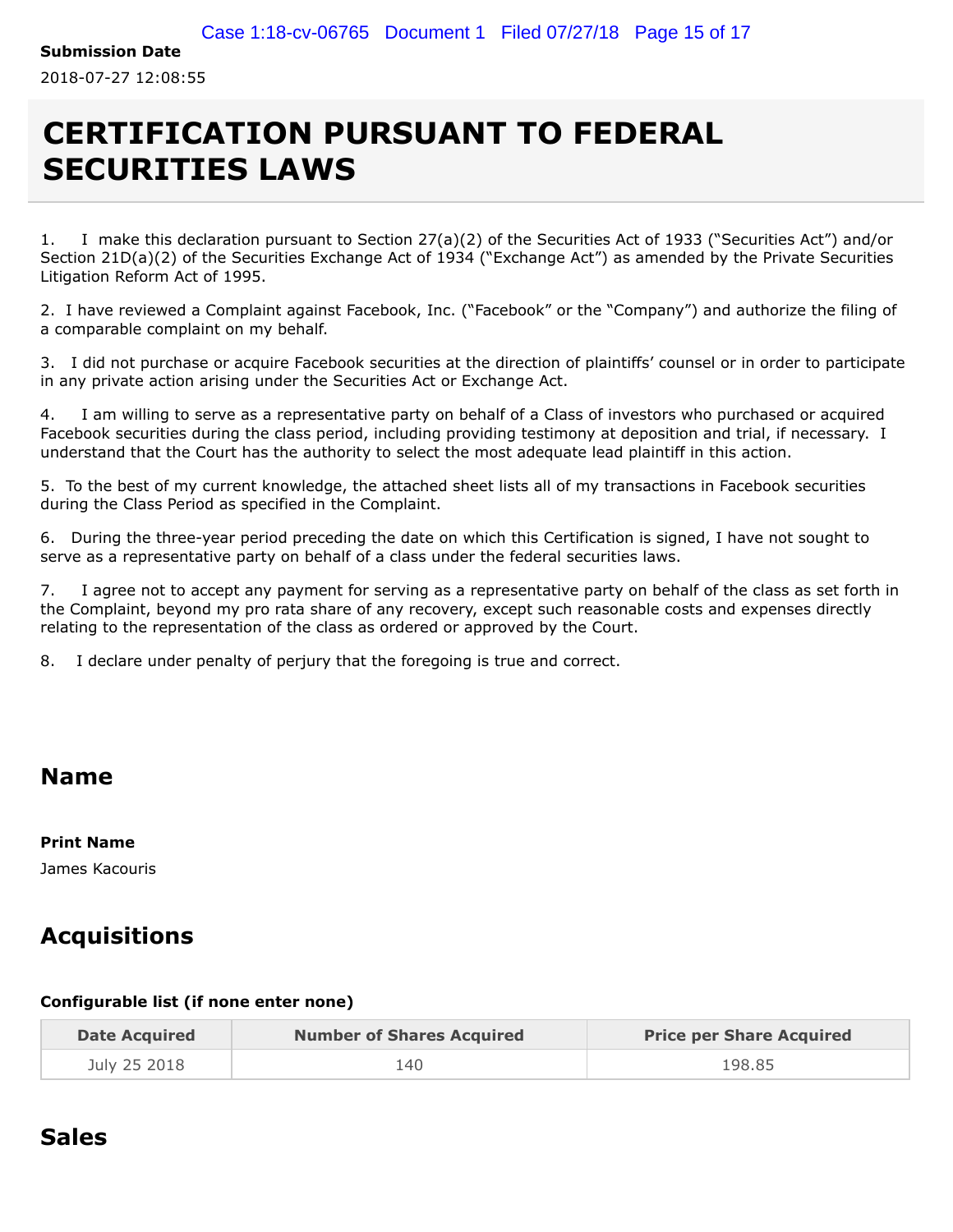#### Case 1:18-cv-06765 Document 1 Filed 07/27/18 Page 16 of 17

#### **Configurable list (if none enter none)**

| <b>Date Sold</b> | <b>Number of Shares Sold</b> | <b>Price per Share Sold</b> |
|------------------|------------------------------|-----------------------------|
| <b>NONE</b>      |                              |                             |

### **Documents & Message**

**Upload your brokerage statements showing your individual purchase and sale orders.** (redacted)

#### **Signature**

fermes factories

#### **Full Name** James Kacouris